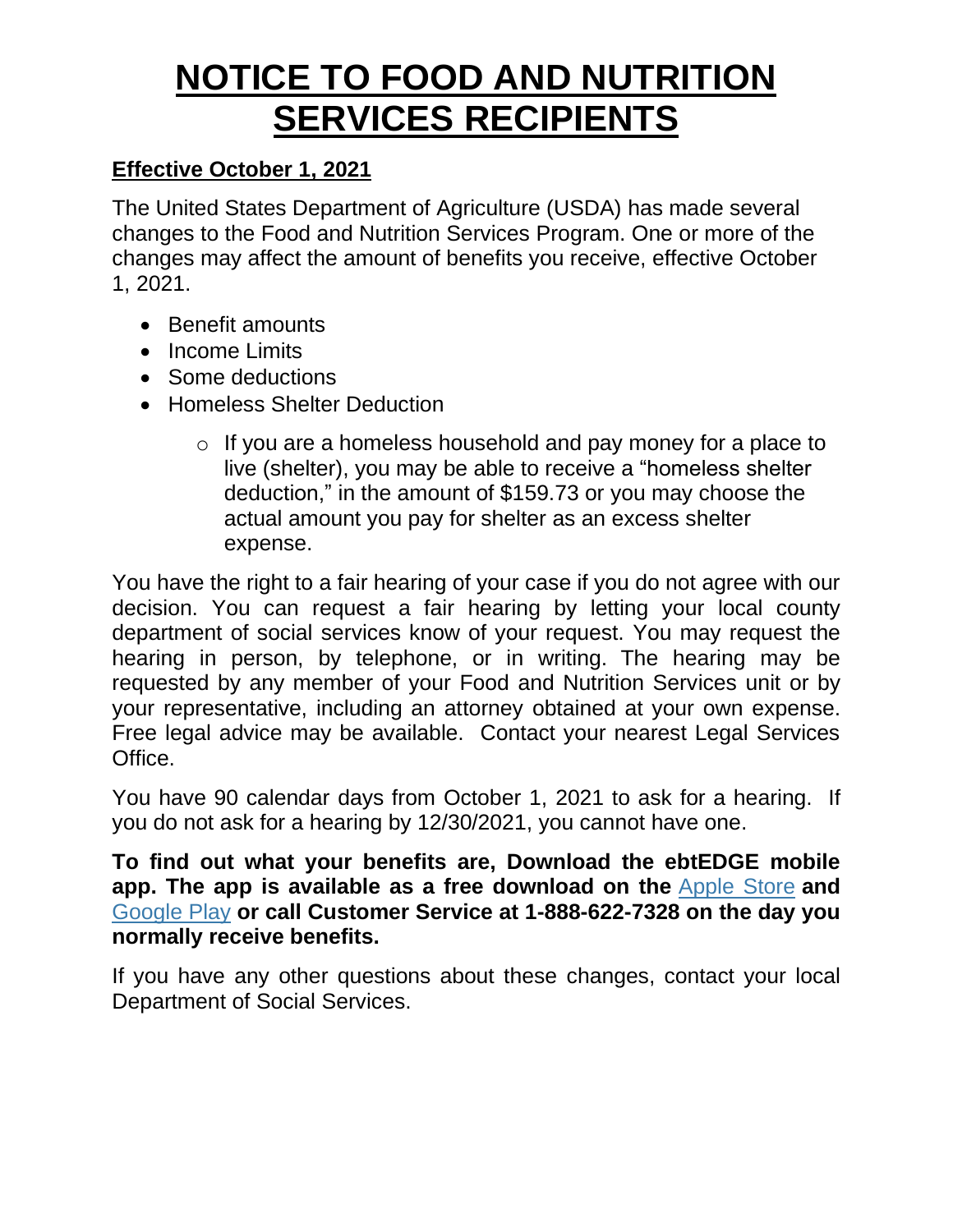### **AVISO A LOS BENEFICIARIOS DEL PROGRAMA DE SERVICIOS DE ALIMENTOS Y NUTRICIÓN**

# **A partir de Octubre 1, 2021**

El Departamento de Agricultura de los Estados Unidos (USDA) ha hecho varios cambios al Programa de Servicios de Alimentos y Nutricion. Alguno de estos cambios pudiera afectar los beneficios que usted recibe a partir de Octubre 1, 2021.

- El monto de los beneficios
- Límites de ingresos
- Algunas deducciones
- Deducción de refugio (shelter) para personas sin casa (homeless)
	- o Si usted pertenece a un grupo familiar sin casa (homeless) y paga por un refugio (shelter) donde vivir, usted pudiera recibir una deducción de hasta \$159.73 por esta causa, o también se puede tomar el monto total que paga por albergue como un exceso de gastos de refugio.

Usted tiene derecho a una Audiencia Justa en caso de que no esté de acuerdo con esta decisión. Puede solicitar una Audiencia Justa en el Departamento de Servicios Sociales de su localidad. Puede solicitar la Audiencia personalmente, por teléfono o por escrito. La Audiencia puede ser solicitada por cualquier miembro de su grupo familiar, o por alguna otra persona que le represente, incluyendo un abogado pagado por usted. Puede tener asesoría legal gratuita contactando a la Oficina de Servicios Legales más cercana.

Tiene hasta 90 días calendario a partir Octubre 1, 2021 para solicitar una Audiencia, o sea, hasta 12/30/2021. Si no hace la solicitud a más tardar en esta fecha, perderá su derecho a la Audiencia

#### **Para saber cuales son sus beneficios, descargue la aplicación ebtEDGE. La aplicación en gratuita en Apple Store y en Google Play. O llame a la línea de Servicio al Cliente: 1-888-622-7328 en el día en que normalmente recibe sus beneficios.**

Si usted tiene cualquier pregunta sobre estos cambios, póngase en contacto con su Departamento de Servicios Sociales local.